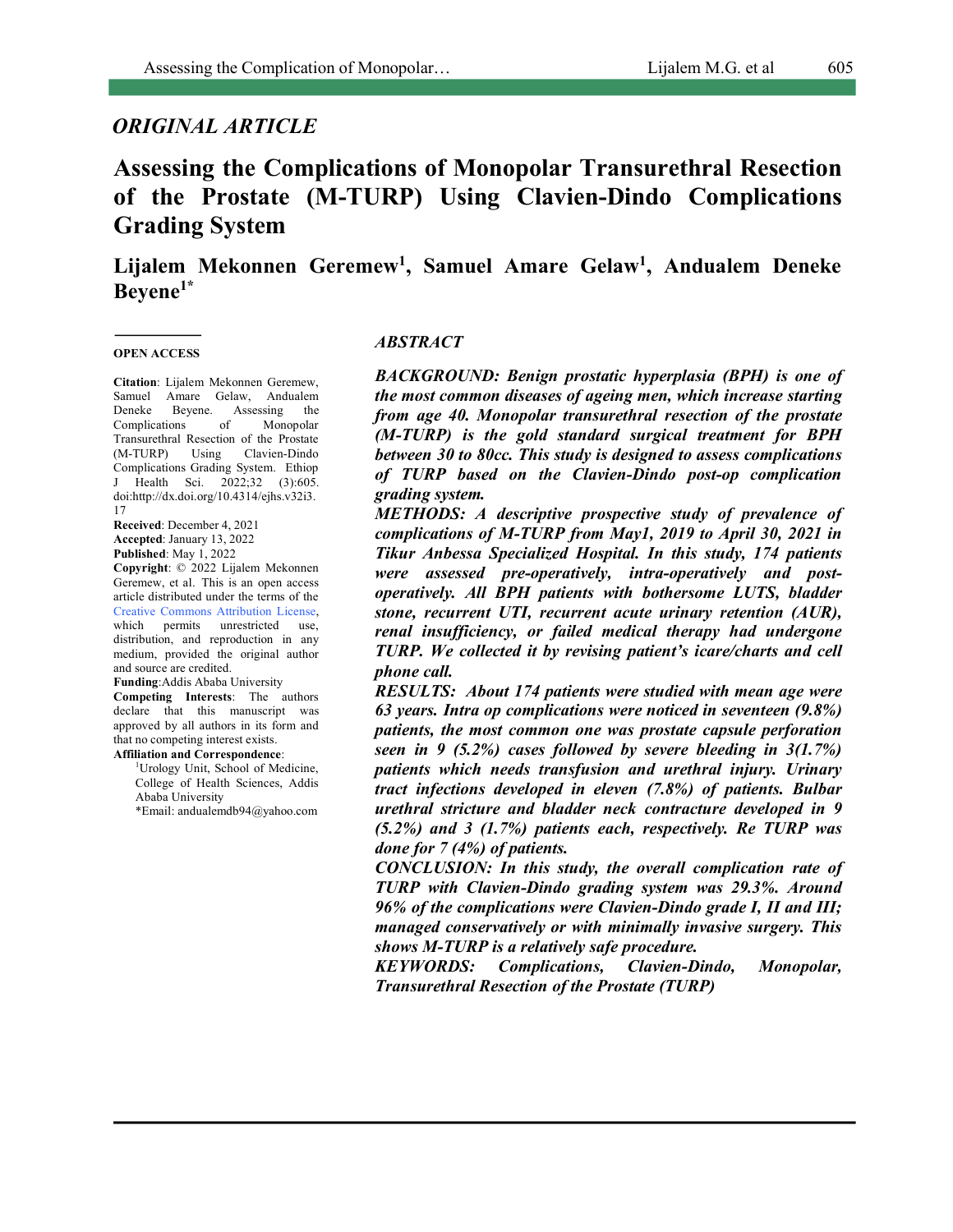#### **INTRODUCTION**

Benign prostatic hyperplasia (BPH) is a common condition in men after the age of 40 years. The incidence rises with age. It is a significant cause of lower urinary tract symptoms (LUTS) causing bladder outlet obstruction (BOO) (1). Its prevalence and severity increase starting from the age of 40 years, reaches 50% after age 60years and 90% after 85 years (2). About 50% of all men who have a histologic diagnosis BPH have moderate to severe lower urinary tract symptoms (LUTS) (3) and it is remarkably similar across cultures and ethnicity. The indications for treatment are bothersome LUTS, recurrent urinary retention, recurrent urinary tract infections (rUTIs), recurrent gross hematuria, obstructive uropathy and bladder stones (4). Conservative management, medical therapy, minimal invasive surgical therapies and major surgical therapies (open, TURP) are the management options (1).

Despite the development of new technologies with relatively fewer complications like LASER, monopolar TURP is still the gold standard surgical treatment for BPH between 30 to 80cc with an 80%–85% success rate (5). The irrigation fluids used for monopolar TURP include sterile distilled water, 1.5% or 3% glycine, 3.5% sorbitol, 5% mannitol, 1% urea and 5% dextrose water (6). Although monopolar TURP is one of the common endourology procedures being done routinely in TASH since 2006, there was only one study comparing its complications and outcome with suprapubic trans-vesical prostatectomy (STVP) in our hospital. To the best of our knowledge so far, there is no other study in our institution using the Clavien-Dindo tool showing the prevalence of its complications. This study is designed to assess the complications of TURP based on the Clavien-Dindo post-op complications grading system (box 1). Currently, it widely used for the reporting of complications related to urologic surgical interventions (7). It is a two-year prospective assessment of the magnitude and grades of complications of M-TURP intraoperatively and during the first 6 months postoperative follow-up period.

#### **METHODS**

The study was conducted from May1, 2019 to April 30, 2021 in Tikur Anbessa Specialized Hospital, College of health Sciences, Addis Ababa University. It is a descriptive prospective, hospital-based assessment of post M-TURP complications based on Clavien-Dindo complications grading system. The study population was all urology patients admitted from May1, 2019 to April 30, 2021.

From May1, 2019 to April 30, 2021, 218 patients underwent TURP of which 44 patients were excluded (25 were missed from follow up, 7 were diagnosed for prostate cancer, 9 had concomitant bladder tumor, 3 had prior Urethral stricture). Therefore, 174 patients were included in the study. All patients were preoperatively investigated with complete blood count (CBC), urine analysis/urine culture, renal function test (RFT), serum electrolyte and abdomino-pelvic ultrasound.

All TURPs were done by urology residents under consultant urologists supervision using 26Fr resectoscope, monopolar electric current and continuous irrigation system using 5% Dextrose in Water (DW). All BPH patients with bothersome LUTS, bladder stone, recurrent UTI, recurrent acute urinary retention (AUR), renal insufficiency, or failed medical therapy had undergone TURP. All the necessary data was collected using a designed questionnaire that included the preoperative, intraoperative, and the first six months postoperative data. We collected it by revising patient's icare/ charts and cell phone call.

All patients took Ceftriaxone 1gm IV before spinal anesthesia and continued post op for 24 hours. All identified complications were classified based on the Clavien-Dindo post-op complication grading system (box 1). We used IBM SPSS version 26 to analyze the data and the results presented using percentages, tables, charts and graphs. Ethical clearance was granted by Addis Ababa University, College of Health Sciences, Dept. of Surgery Research and Publications committee and informed consent was taken from the patients.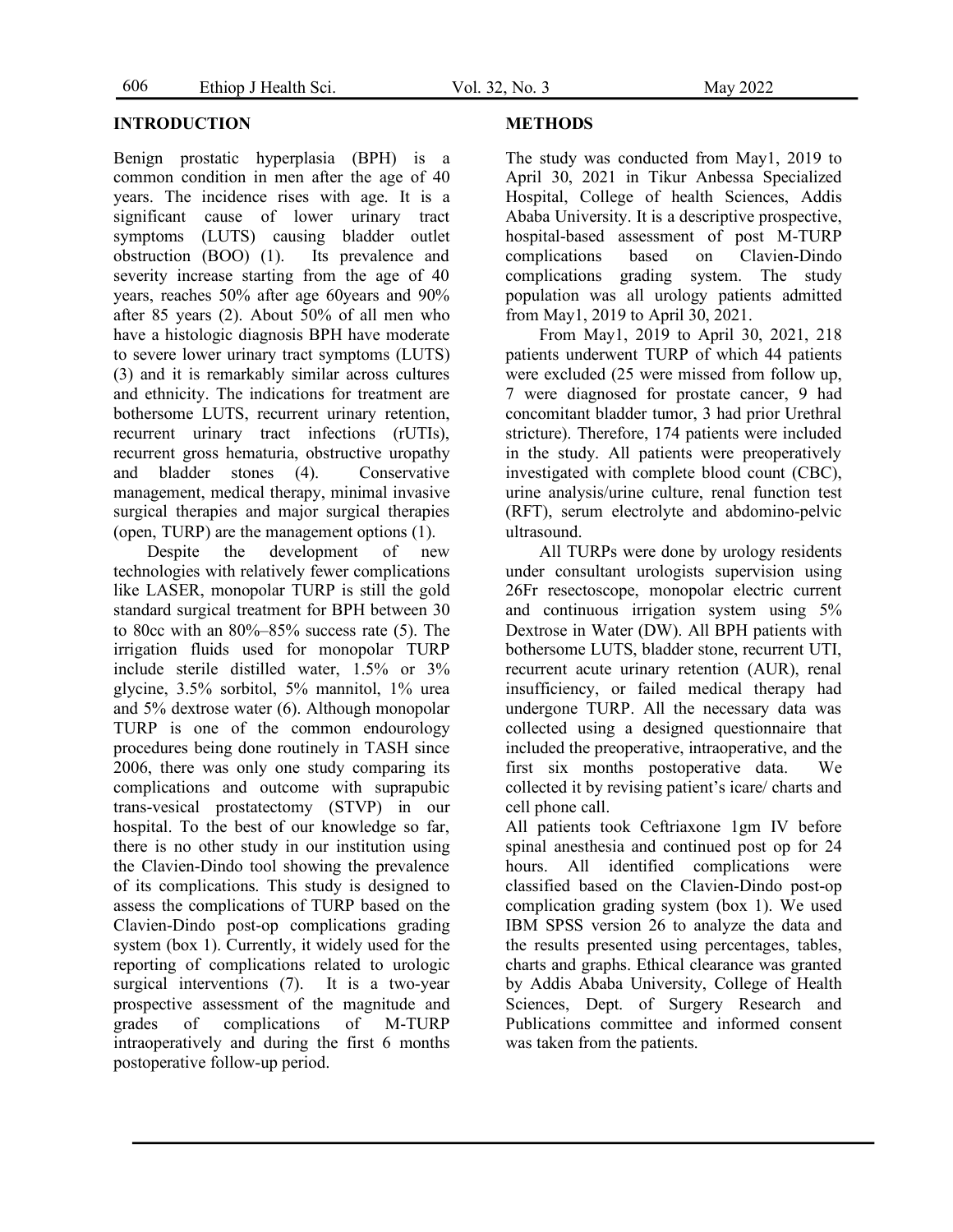|  |  |  |  |  |  |  | Box 1: Descriptions of Clavien-Dindo grading system |  |
|--|--|--|--|--|--|--|-----------------------------------------------------|--|
|--|--|--|--|--|--|--|-----------------------------------------------------|--|

| <b>Grades</b>          | <b>Definitions</b>                                                                                                                                                                                                                                                                                                                                                      |
|------------------------|-------------------------------------------------------------------------------------------------------------------------------------------------------------------------------------------------------------------------------------------------------------------------------------------------------------------------------------------------------------------------|
|                        | Any deviation from the normal postoperative course without the need for pharmacologic treatment or<br>surgical, endoscopic and radiologic interventions. Acceptable therapeutic regimens are drugs such as<br>antiemetics, antipyretics, analgesics, diuretics, and electrolytes, and physiotherapy. This grade also<br>includes wound infections opened at the bedside |
| П                      | Requiring pharmacologic treatment with drugs other than those allowed for grade I complications. Blood<br>transfusions, antibiotics and total parenteral nutrition are also included                                                                                                                                                                                    |
| Ш                      | Requiring surgical, endoscopic, or radiologic intervention                                                                                                                                                                                                                                                                                                              |
| IIIa<br>IIIb           | Intervention not under general anaesthesia<br>Intervention under general anaesthesia                                                                                                                                                                                                                                                                                    |
| IV                     | Life-threatening complication (including central nervous system complications (excluding transient<br>ischaemic attacks) requiring intermediate care/ICU                                                                                                                                                                                                                |
| Iva                    | Single-organ dysfunction (including dialysis)                                                                                                                                                                                                                                                                                                                           |
| <b>IVb</b>             | Multiorgan dysfunction                                                                                                                                                                                                                                                                                                                                                  |
| V                      | Death of a patient                                                                                                                                                                                                                                                                                                                                                      |
| Suffix<br>$G^{\prime}$ | If the patient suffers from a complication at the time of discharge, the suffix "d" (for disability) is added<br>to the respective grade of complication. This label indicates the need for a follow-up to evaluate the<br>complication fully                                                                                                                           |

#### **RESULTS**

**Socio-demographic and pre-operative result**: The mean age was 63 years (range from 40 to 92years) (Fig. 1). Eighty-three (47.7%) patients had comorbidities: Hypertension (HTN) in 50(28.7%), diabetes mellitus (DM) in twentyone (12.1%), neurologic diseases in fifteen  $(8.6\%)$ , retroviral infections (RVI) five  $(2.9\%)$ , cardiac diseases and asthma each in 3 (1.7%), chronic liver disease (CLD) in one (0.57%) patient (Fig. 2). *Figure 1: Age distribution of patients who* 



*underwent M-TURP (n=174)*



*Figure 2: Comorbidities of patients who underwent M-TURP (n=174)*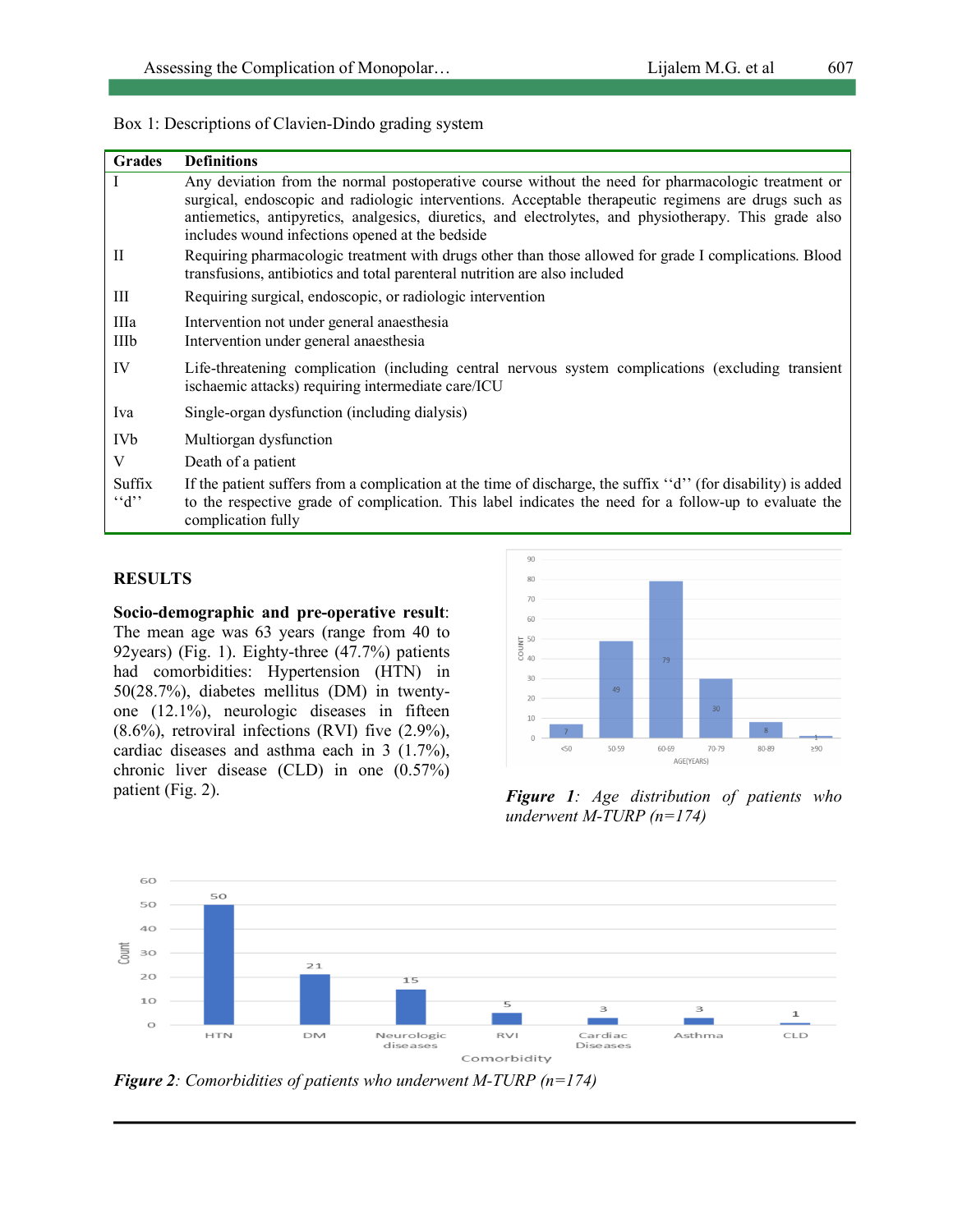| 608<br>Ethiop J Health Sci.<br>Vol. $32.1$<br>$\sim$ No. $\sim$ | 2022<br>Mav |
|-----------------------------------------------------------------|-------------|
|-----------------------------------------------------------------|-------------|

All patients presented with LUTS of 2-96months duration (mean of 21.6 months). Sixty patients (34.5%) had been catheterized preoperatively due to urinary retention or renal insufficiency for a mean duration of 10.8weeks (range of 2 - 208 weeks). The average prostate volume was 51.1cc (range 15-91cc) (Table 1). The most common indication (43.7%) for TURP was bothersome LUTS followed by recurrent AUR, failed medical therapy, renal insufficiency, bladder stone, recurrent UTI and hematuria (Table 2).

Table 1: Preoperative, intraoperative and postoperative conditions of M-TURP patients (n=174).

| <b>Description</b>                                            | Range      | Mean | <b>SD</b> |
|---------------------------------------------------------------|------------|------|-----------|
| Duration of LUTS (months)                                     | $2 - 96$   | 21.6 | 18.513    |
| of<br>preoperative transurethral catheterization<br>Durations | $1 - 208$  | 10.8 | 27.289    |
| (weeks) $(n=60)$                                              |            |      |           |
| Prostate volume(cc)                                           | $15 - 98$  | 51.1 | 17.683    |
| Durations of surgery(minutes)                                 | $25 - 135$ | 61.2 | 21.862    |
| Durations of bladder irrigation (hours)                       | $12 - 48$  | 20.3 | 4.721     |
| Durations of post op catheterization (hours)                  | $16 - 240$ | 48.8 | 33.367    |
| Post-operative hospital stays (days)                          | $1 - 13$   | 2.1  | 1.395     |

Table 2: Indications for patient s who underwent M-TURP (n=174).

| <b>Indications</b>                                   | Frequency | Percent |
|------------------------------------------------------|-----------|---------|
| Bothersome LUTS                                      | 76        | 43.7    |
| Recurrent AUR                                        | 41        | 23.6    |
| Failed medical treatment                             | 31        | 17.8    |
| Renal insufficiency                                  |           | 5.2     |
| Bladder stone                                        | 4         | 2.3     |
| Bleeding prostate                                    |           | 0.6     |
| Bleeding BPH and renal insufficiency                 |           | 0.6     |
| Recurrent AUR and failed medical therapy             |           | 2.9     |
| Recurrent AUR, recurrent UTI and renal insufficiency | 6         | 3.4     |
| <b>Total</b>                                         | 174       | 100     |

**Intra-op complications**: The mean duration of surgery was 61.2minutes with a range of 25- 135minutes. Intra-operative complications were noticed in sixteen (9.2%) patients, the most common being prostate capsule perforation seen in nine (5.2%) cases. Three (1.7%) patients had significant bleeding. One patient was transfused intraoperatively with 1.5gm/dl post op hemoglobin drop. There was a decrement in hemoglobin of 2.5gm/dl and 3gm/dl in the other two patients; each transfused one unit of blood post operatively. Urethral injury occurred in two  $(1.1\%)$  and one  $(0.6\%)$  patient had bladder neck undermining. Transient cardiac arrest developed in one (0.6%) patient at the beginning of the procedure due to high spinal anesthesia (Fig. 3).

#### **Postoperative complications at first week, third month and sixth month**

**First week**: The average post-op bladder irrigation time was 20.3hours (range 12 to 48 hours) and duration of post-operative catheterization ranged from 16 to 240 hours (mean of 48.8hours). Most patients (94.3%) were discharged on their second post operative day (range  $1<sup>st</sup>$  to  $13<sup>th</sup>$  postoperative day). Seven (4.0%) patients failed trial of voiding after catheter removal. The stated causes were incomplete TURP in 4 (2.3%), clot retention, chips and detrusor muscle failure in one patient each. Three patients underwent second session of TURP and additional two sessions of TURP were done for one patient. One of the two remained on the catheter.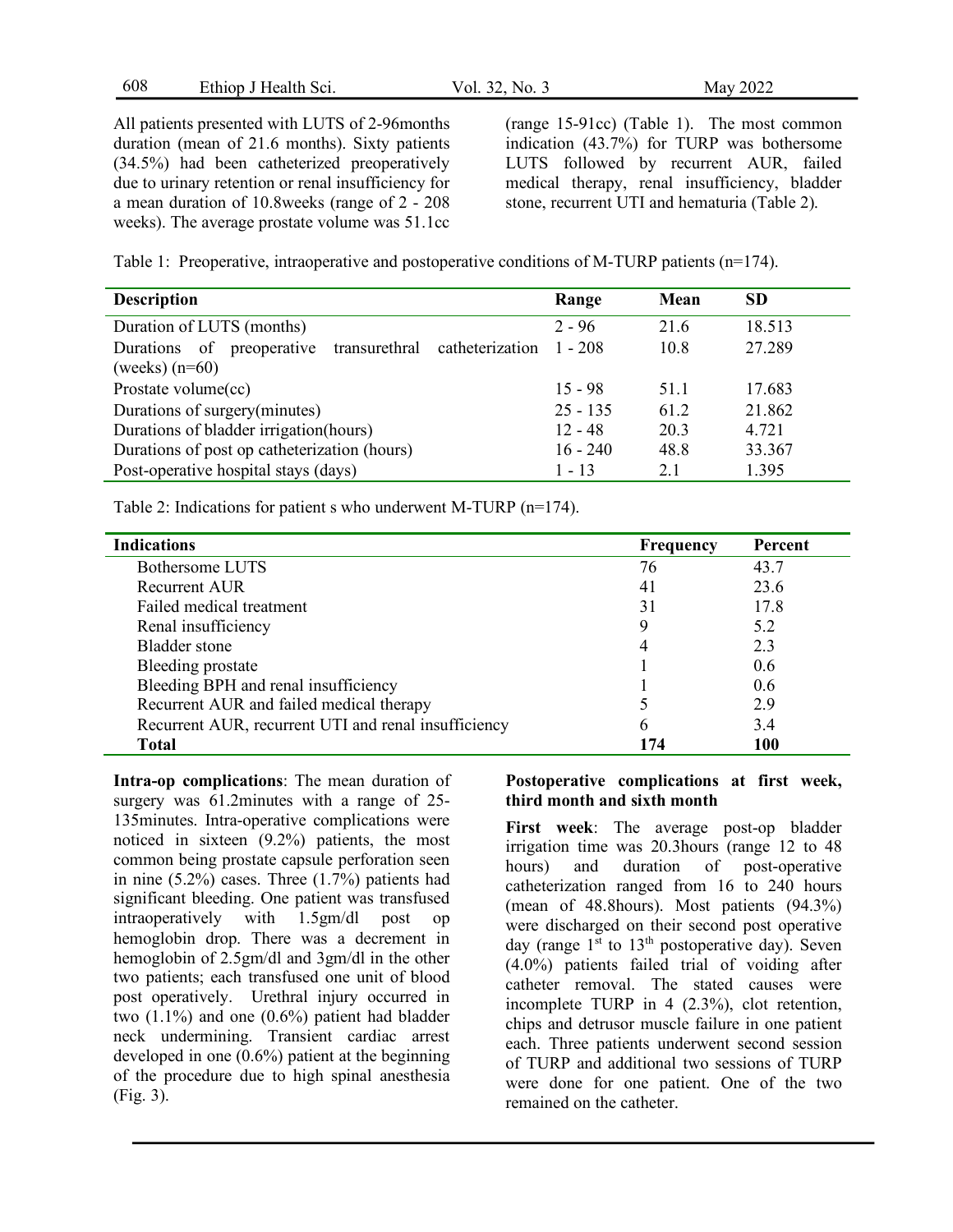

*Figure 3: Intraoperative complications of patients who underwent M-TURP (n=174)*

There was a transient hematuria and post op mild burning sensation in 153 (87.9%) patients and 152(87.4%) respectively. There was one sudden death (50 years old with no comorbidities) on his second post-op day while he was ambulating. During the first post-op week, around 147(84.5%) and 166 (95.4%) patients improved from their storage and voiding LUTS, respectively. One (0.6%) patient developed diffused necrotizing fasciitis for whom extensive debridement was done and he missed from follow up after he was referred to plastic and reconstructive clinic. There was also a new development of urge urinary incontinence eleven (6.9%) patients who had no this symptom preoperatively.

**Third month**: Additional eight patients improved from their transient worsening of post operative storage LUTS who had it during the first week post op period. Four (2.3%) patients were persistently suffering from urinary incontinence in the 3 months. Ten (5.7%) patients developed UTI; treated with PO antibiotics and improved.

**Sixth month**: During the 6 months postoperative follow up, 149(85.6%) patients improved from their LUTS. Eight patients developed worsened symptoms of frequency, nocturia, intermittency, stream and urgency. One patient improved from post-operative urge urinary incontinence. Three (1.7%) patients had persistent urge urinary incontinence. Nine (5.2%) patients developed urethral stricture for whom directly visualized incision of the urethra (DVIU) was done. Three (1.7%) patients developed bladder neck contracture (BNC). Three (1.7%) patients developed recurrence of voiding symptoms from residual adenoma and repeat TURP was done. One patient died due to a non-urologic cause.

**Overall complications**: The overall complications of MTURP were about 31.1% (Table 3). Two or more complications can occur in one patient.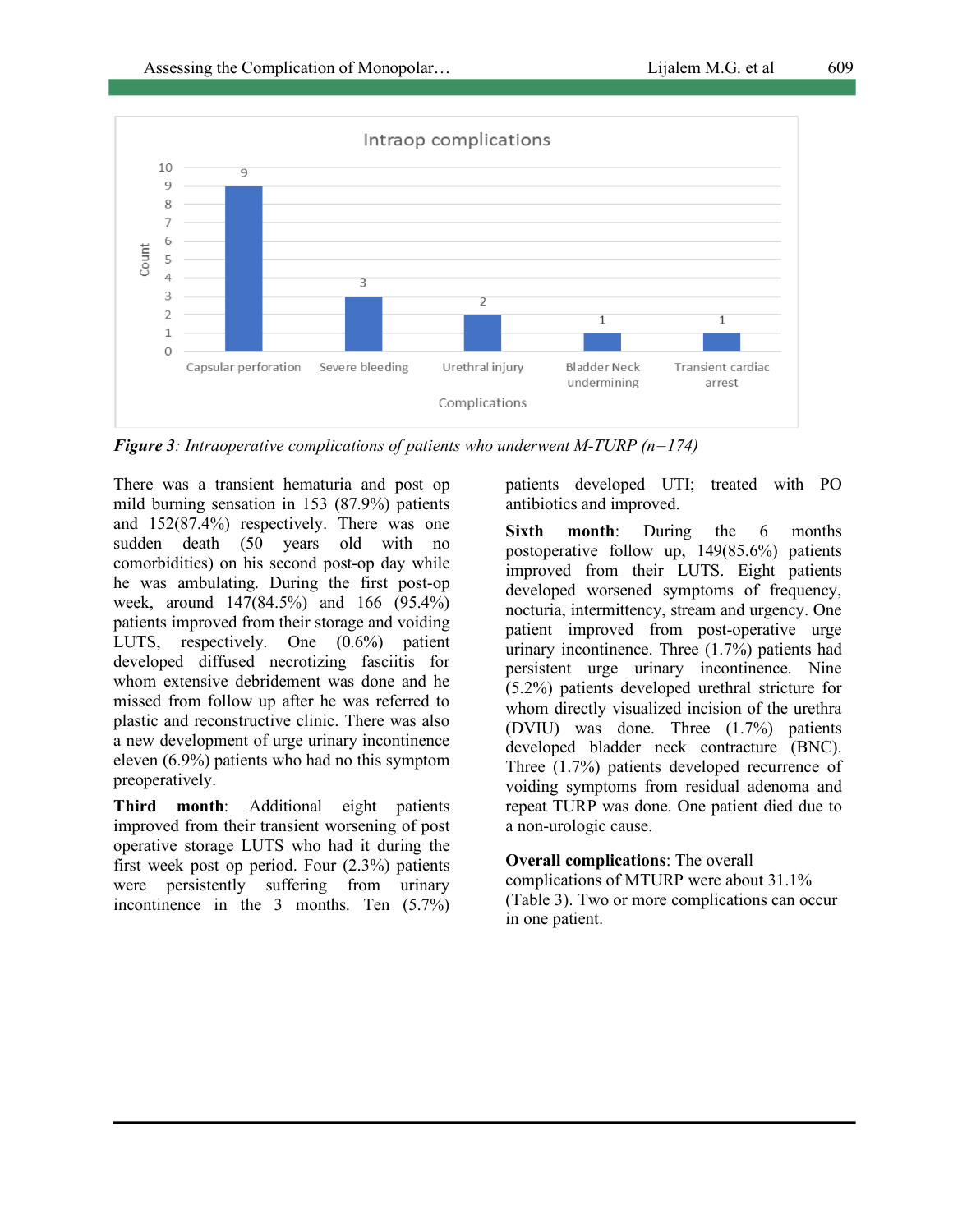| <b>Grades</b>              | <b>Complications</b>            | <b>Number</b>  | $\frac{0}{0}$ |
|----------------------------|---------------------------------|----------------|---------------|
|                            |                                 |                | $(n=174)$     |
| Grade I                    | Capsular Perforation            | 9              | 5.2           |
| $(n=19, 10.9\%)$           | Failedtrialofvoiding            | 3              | 1.7           |
|                            | (clot/chips/detrusor failure)   |                |               |
|                            | Urge Urinary incontinence       | 3              | 1.7           |
|                            | Bulbar Urethral Injury          | $\overline{2}$ | 1.1           |
|                            | <b>Bladder Neck undermining</b> |                | 0.6           |
|                            | Transient cardiac arrest        |                | 0.6           |
| Grade II                   | UTI                             | 11             | 6.3           |
| $(n=14, 25.8\%)$           | Bleeding requiring transfusion  | 3              | 1.7           |
| Grade III                  | Post-op urethral structure      | 9              | 5.2           |
| $(n=19, 10.9\%)$           | $\geq$ 2 session of TURP        | 4              | 2.3           |
|                            | BOO 20 Residual adenoma         | 3              | 1.7           |
|                            | <b>Bladder Neck contracture</b> | 3              | 1.7           |
| Grade IV<br>$(n=1, 0.6\%)$ | Necrotizing fasciitis           |                | 0.6           |
| Grade V<br>$(n=1, 0.6\%)$  | Death                           |                | 0.6           |
|                            | Total                           | 54             | 31.1          |

Table 3: Over all complications of patients with M-TURP (n= 174) by Clavien-Dindo grading system.

### **DISCUSSION**

In this study we have tried to assess the complications of MTURP using the Clavien-Dindo complications grading system. To the best of our knowledge such a study is not done in our set up and in Ethiopia as well. The complications of the procedure could be due to the age-related factors, preoperative duration, preoperative and post operative interventions, and comorbidities in patients. This study shows, most complications of MTURP are lower Clavien-Dindo grades (Grades I- III) which can be managed either conservatively or with minimally invasive surgery.

The younger age population and lower comorbidities like other low- and middle-income countries (Nigeria, Turkey and India) (6, 8, 9, 10) may have contributed to the lower grades of complications

The average prostate volume which affects outcome is different in several studies made in different countries (6, 8, 9, 11). The indications for TURP differ according to duration of the problem and prior interventions if any have impact on the outcome of the procedure. Patients presenting with renal insufficiency and prolonged catheterization will have higher likelihood of complications. Patient presentation in our study is similar to the reviewed studies (4, 6)

A prolonged duration of MTURP can lead to some complications. The duration of the procedure in this study is comparable to the study done in South Korea, Turkey and India (9, 11, 12).

Capsular perforation is the commonest intra operative complications and is higher than studies from Germany and India which could be due to difference in the set up but is comparable to a study in done another African set up (4, 9). Severe bleeding with transfusion is also higher in our study (4,9).

The post-operative duration of catheterization which could lead to complications later is longer in our study (13, 14). Some patients developed urinary retention after catheter removal during the first post-operative period due to incomplete TURP, clot, chips and detrusor muscle effect.

Transient hematuria post operatively and mild burning sensation are the commonest complications which is similar to other studies. Mortality in our study is low but is a little higher than mortalities in other studies in Germany and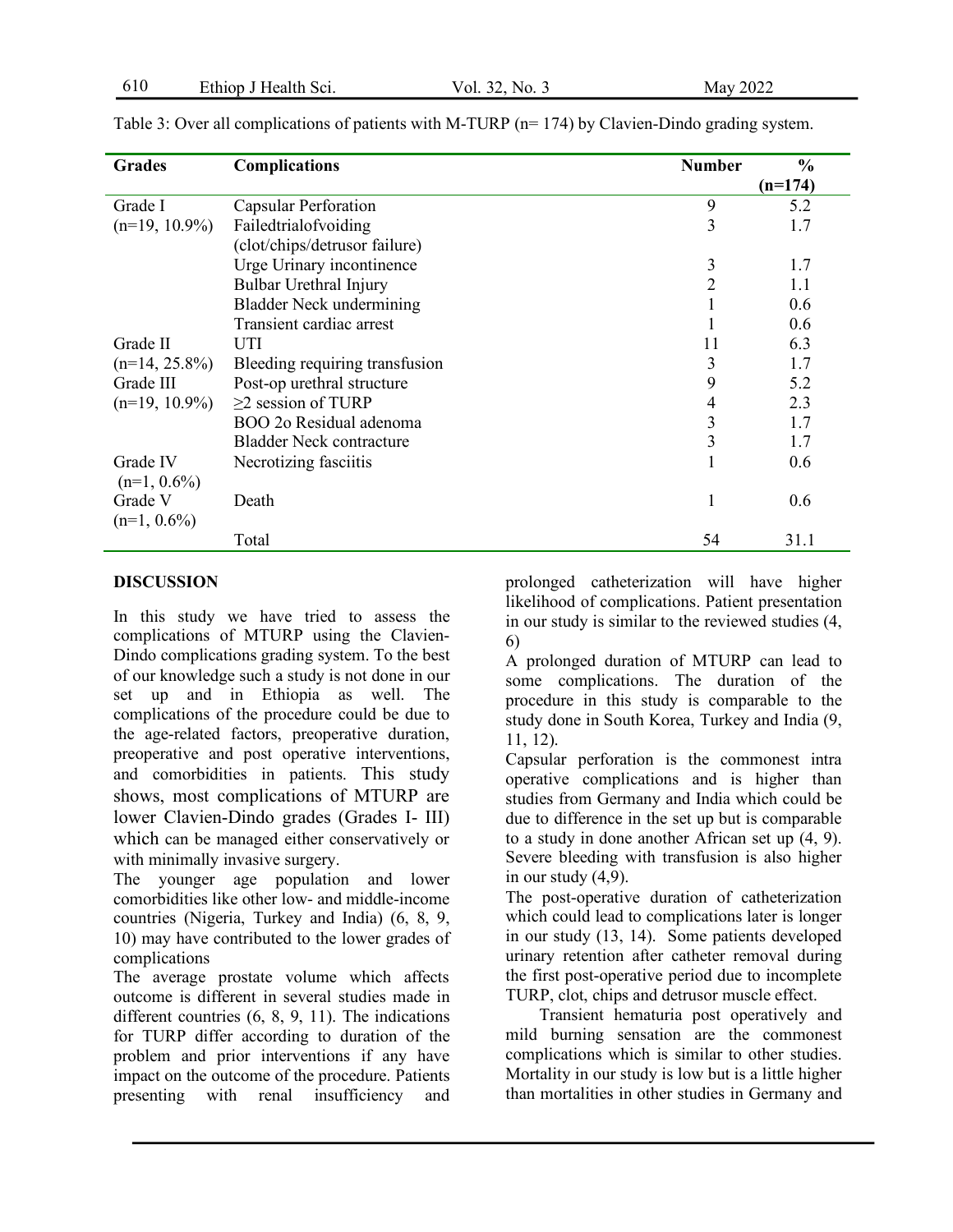India (4, 9). The higher rate of sequential improvement of LUTS during the study period is encouraging and is comparable with other studies (2).

Post-operative acute urinary retention improves in most patients but one patient with 4 years of preoperative catheterization remained on catheter until the end of the follow up. This could be due to bladder decompensation due to the prolonged catheterization (11). Some patients may need repeated sessions of TURP and in this study we could not tell whether this is due to technical issue or prostate size. Unexpected complications like diffuse necrotizing fasciitis which requires extensive debridement may develop. This could be due to minor trauma of the procedure in the perineum. Some patients develop persistent urge urinary incontinence which shows the importance preoperative counseling. In this study, UTI has the highest complication rate which is expected due to the higher number of patients with prolonged catheterization.

Complications arising due to trauma of the procedure such as Urethral stricture and Bladder neck undermining, surprisingly have no difference (9). Bulbar urethral stricture and bladder neck contracture can occur due to the trauma of MTURP or pre and post operative catheterization. These complications can be treated with direct vision incision of urethra (DVIU) and bladder neck incision (BNI) with local and spinal anesthesia respectively (9, 11, 16). Though a quarter of patients develop some kind of complication of MTURP, the majority are lower grade complications according to the Clavien-Dindo complications grading system. This shows M-TURP is a relatively safe procedure for our set up.

#### **REFERENCES**

1. Oelke M, Bachmann A, Descazeaud A, Emberton M, Gravas S, Michel MC, et al. EAU Guidelines on the Treatment and Follow-up of Non-neurogenic Male Lower Urinary Tract Symptoms Including Benign Prostatic Obstruction. *European Urology.* 2013 Jul;64(1):118–40.

- 2. Kok Bin Lim. Review, Epidemiology of clinical benign prostatic hyperplasia. *Asian Journal of Urology.* 2017; 4: 148-151
- 3. K.M.C Verhamme, J.P Dieleman, G.S Bleumink, J van der Lei, M.C.J.M Sturkenboom. Incidence and Prevalence of Lower Urinary Tract Symptoms Suggestive of Benign Prostatic Hyperplasia in Primary Care—The Triumph Project. *European Urology.* 2002; 42(4): 323-328
- 4. Rassweiler, J., Teber, D., Kuntz, R., & Hofmann, R. Complications of Transurethral Resection of the Prostate (TURP)-Incidence, Management, and Prevention. *European Urology.*2005;50(5):969–980.

https://doi.org/10.1016/j.eururo.2005.12.042

- 5. Akpayak IC, Shuaibu SI, Onowa VE, Nabasu LE, Galam ZZ. Monopolar transurethral resection of the prostate for benign prostatic hyperplasia: what are the outcomes and complications in our patients? *Nigerian Journal of Medicine.* 2017; 26 (2): 173-177
- 6. Eziyi Ak, Olajide Ao, Asafa Oq, Ayomide Oo, Oyeniye Ag, (2017). Preliminary Experience with Monopolar Transurethral Resection of Prostate (TURP). *IOSR Journal of Dental and Medical Sciences (IOSR-JDMS).*2017;16(8):16–21.

https://doi.org/10.9790/0853-1608061621

7. Mitropoulos, D., Artibani, W., Graefen, M., Remzi, M., Rouprêt, M., & Truss, M. Reporting and grading of complications after urologic surgical procedures: An ad hoc EAU guidelines panel assessment and recommendations. *European Urology.* 2012; 61(2):341–349.

https://doi.org/10.1016/j.eururo.2011.10.033

8. Keles, M. O., Kaya, C., Koca, O., Altok, M., Umul, M., & Karaman, M. I. Does resectoscope size play a role in formation of urethral stricture following transurethral prostate resection? *Int Braz J Urol*. 2015; 41(4):744–749. https://doi.org/10.1590/S1677- 5538.IBJU.2014.0093

9. Mandal, S., Sankhwar, S. N., Kathpalia, R., Singh, M. K., Kumar, M., Goel, A.,et al.

Grading complications after transurethral